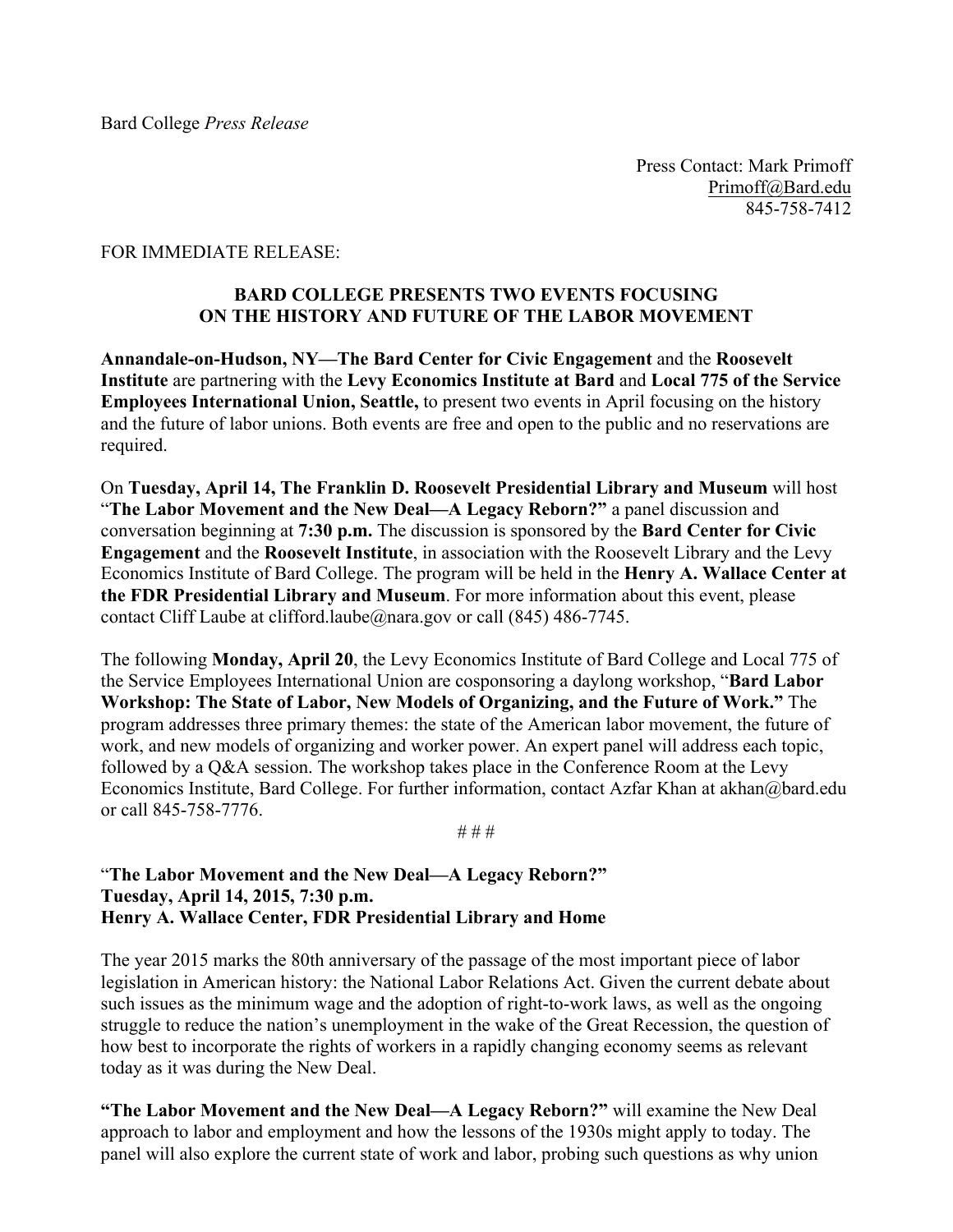membership has dropped so precipitously in the past three decades, if the right to work should be considered a human right, and the impact of gender and race on employment.

The evening's panelists include Bard professors **David Kettler** and **Peter Rosenblum**, as well as Bard's public historian in residence, **Cynthia Koch**. **Phillip Harvey**, professor of law and economics at Rutgers School of Law, will also take part, as will **Dorian Warren**, senior fellow of the Roosevelt Institute and associate professor of political science at the Columbia University School of International and Public Affairs. The panel discussion will be moderated by **Stuart Shinske**, executive editor of the *Poughkeepsie Journal*.

Please contact Cliff Laube at (845) 486-7745 or email clifford.laube@nara.gov with questions about the event.

### **Franklin D. Roosevelt Presidential Library and Museum**

As generations of Americans that have no personal memory of the Roosevelt era emerge, it is more critical than ever that the lives and legacies of Franklin and Eleanor Roosevelt be preserved and presented to new generations. The Franklin D. Roosevelt Presidential Library and Museum stands ready to serve as a visible and valuable resource for children and families, educators and students, and an international audience seeking to understand the past to make a better tomorrow. With a newly renovated building and new permanent museum exhibits, the Library seeks to honor President Roosevelt's vision in dedicating his library to the American people. The Roosevelt Library is one of 13 presidential libraries administered by the National Archives and Records Administration. For more information about the Library or its programs, call (800) 337-8474 or visit www.fdrlibrary.marist.edu.

# # #

### **"Bard Labor Workshop: The State of Labor, New Models of Organizing, and the Future of Work" Monday, April 20, 10 a.m. – 5 p.m.**

# **Conference Room, Levy Economics Institute, Bard College**

This one-day conference will address three main themes throughout the day: the state of the American labor movement, the future of work, and what new models of organizing and worker power we are seeing today. Each topic will have a panel of experts that will provide comment and thought-provoking ideas, allowing time for Q&A. David Rolf, president of SEIU 775, will kick off the workshop by introducing the day's three main topics, followed by a 70-minute panel on each. Following the conference, there will be a reception beginning at 4 p.m.

The **State of the Unions** panel features labor experts from academia, nonprofits, and the private sector. Speakers will discuss the current state of the American labor movement and explore where it may be headed. Moderated by **Ruth Milkman**, professor of sociology at the City University of New York Graduate Center and at the Joseph F. Murphy Institute for Worker Education and Labor Studies, where she also serves as research director. Panelists include **Keith Mestrich**, president and chief executive officer of Amalgamated Bank; **Teresa Ghilarducci**, professor of economics and Bernard L. and Irene Schwartz Chair in Economic Policy Analysis at The New School; **Haeyoung Yoon**, deputy program director at the National Employment Law Project; and **Stephanie Luce**, professor of labor studies at the Joseph S. Murphy Institute for Worker Education, CUNY School of Professional Studies.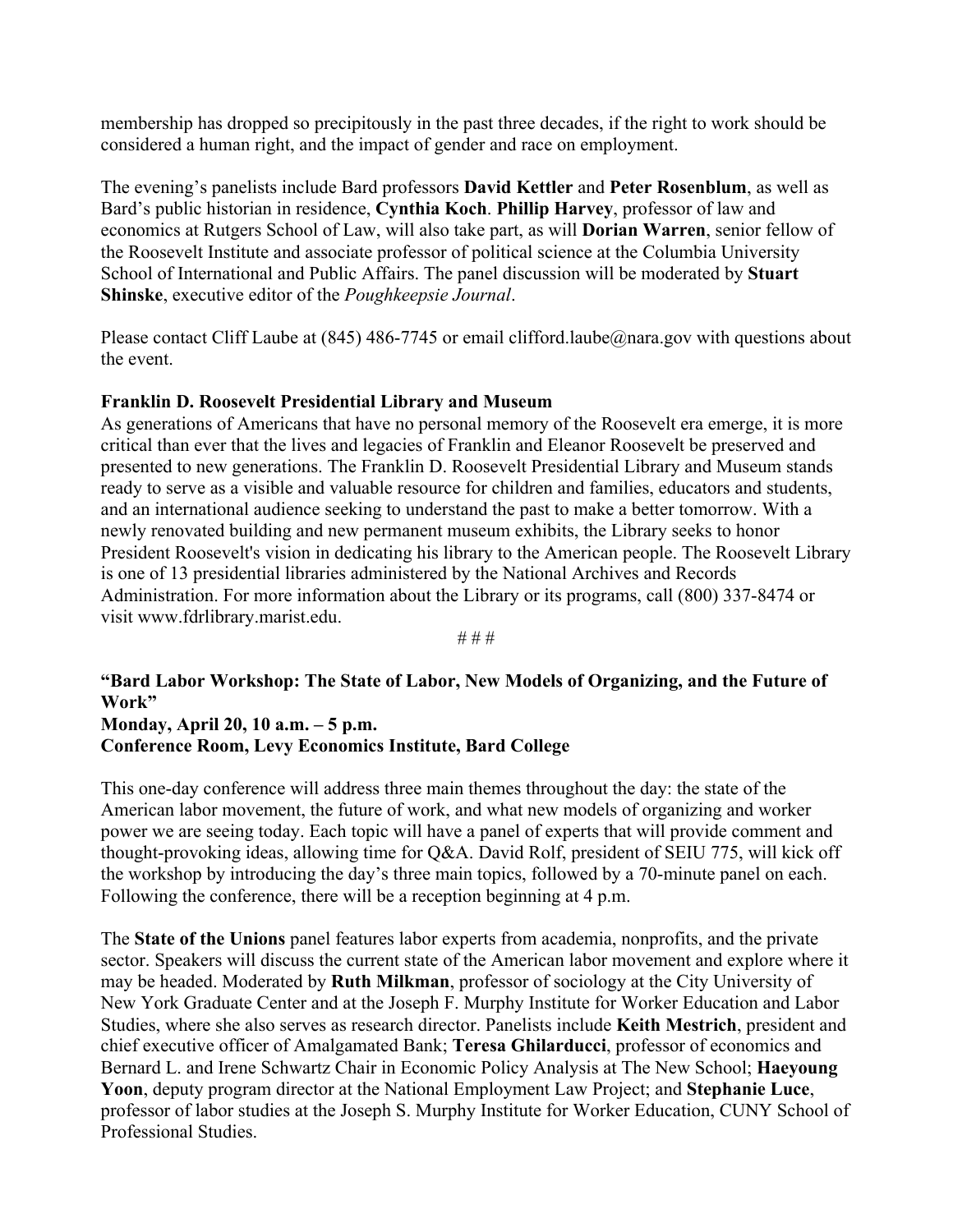**The Future of Work** panel features thinkers from diverse fields investigating the future of work, including the changing nature of jobs, the workplace, and attitudes toward work. Moderated by **Dorian Warren**, associate professor in the department of political science and the School of International and Public Affairs at Columbia University. Panelists include **Andy Stern**, Columbia University; **Larry Mishel**, president, Economic Policy Institute; **Felicia Wong**, president and CEO, Roosevelt Institute; **and Tom Kochan**, George Maverick Bunker Professor of Management*,*  professor of work and employment research and engineering systems, and codirector of the Massachusetts Institute of Technology's Sloan Institute for Work and Employment Research at the MIT Sloan School of Management.

In the final panel of the day, **New Models of Organizing and Worker Power**, worker organizers, philanthropists, academics, and activists will discuss new models for building worker power, examples of successful experiments, lessons learned, and where the movement should go from here. Moderated by **Janice Fine**, associate professor of labor studies and employment relations at the School of Management and Labor Relations, Rutgers University. Panelists include **Carmen Rojas**, CEO, The Workers Lab; **Dan Cantor**, founder and executive director, Working Families Party; and **Rick McGahey**, professor of professional practice and director of environmental policy and sustainability, Milano School of International Affairs, Management, and Urban Policy, The New School for Public Engagement.

Cosponsors for the event at the Levy Institute include the Hannah Arendt Center, and the Political Studies, Anthropology, Sociology, American Studies, and Economics programs at Bard College.

For more information about the conference, go to www.levyinstitute.org/events/.

# **Program: "Bard Labor Workshop: The State of Labor, New Models of Organizing, and the Future of Work"**

| $10:00-10:15$ a.m.       | <b>Introduction</b><br>David Kettler, Bard College                                                                                                                                                                                                                                                                                                                                                                                                                                      |
|--------------------------|-----------------------------------------------------------------------------------------------------------------------------------------------------------------------------------------------------------------------------------------------------------------------------------------------------------------------------------------------------------------------------------------------------------------------------------------------------------------------------------------|
| $10:15-10:50$ a.m.       | <b>Keynote</b><br>David Rolf, SEIU 775                                                                                                                                                                                                                                                                                                                                                                                                                                                  |
| 10:50 a.m. $-12:00$ p.m. | <b>Panel 1: State of the Unions</b><br>Labor experts from academia, nonprofits, and the private sector<br>will take a deep dive into the state of the American labor<br>movement and explore where it may be headed.<br>MODERATOR: Ruth Milkman, City University of New York<br><b>PANELISTS: Keith Mestrich, Amalgamated Bank</b><br>Teresa Ghilarducci, The New School<br><b>Haeyoung Yoon, National Employment Law Project</b><br><b>Stephanie Luce, City University of New York</b> |
| $12:00-1:10$ p.m.        | <b>Lunch Break</b>                                                                                                                                                                                                                                                                                                                                                                                                                                                                      |
| $1:10-2:20$ p.m.         | <b>Panel 2: The Future of Work</b><br>This panel features thinkers from diverse fields investigating                                                                                                                                                                                                                                                                                                                                                                                    |